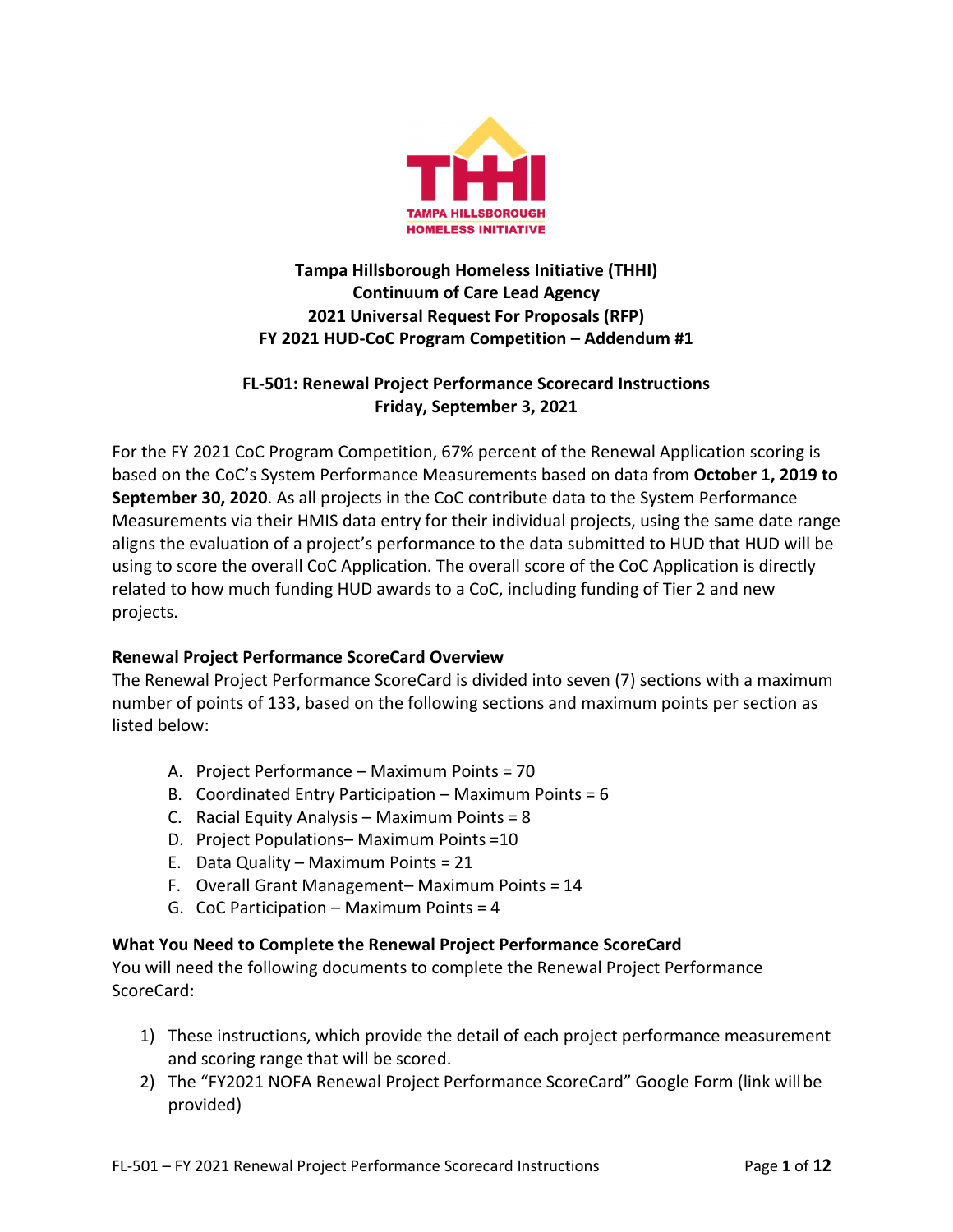- 3) The Canned CoC APR printed (PDF) from UNITY with the date range of *10/1/2019 to 9/30/2020* (all references to the CoC APR refer to the Canned CoC APR).
- 4) The FL‐501 Tampa/Hillsborough County 2021 Housing Inventory Chart (HIC) relatedto CoC Renewal Projects only (attachment to 2021 Universal RFP CoC Addendum).
- 5) CE Audit Report This report will allow you to see all entries that between 10/01/2019 and 9/30/2020, as well as the VI‐SPDAT Score associated with these entries. This report with the above date range only pulls new/returning entries in the time frame of the report range. It will also provide a count of how many clients had a VI‐SPDAT Score at Entry and an average VI‐SPDAT score for all clients served. This report will also weigh the scores to take into account the different VI‐SPDAT scores which client's may have been accessed with at entry.

THHI HMIS Staff will generate the CE Audit Report from HMIS for each project and provide directly to each agency. Agencies will have 1 week from the time the report is provided to dispute the results.

- 6) Housing First/Low Barrier Questionnaire (attachment to 2021 Universal RFPCoC Addendum) ‐ Completed and Signed.
- *7)* A printout from the project's eLOCCS account of the General, Budget and Vouchers tab for the most recently ended grant term. *(See Instructions for Finding Project's eLOCCS Information Guide). Most recently ended grant term is defined as the grant term in which APR and final eLOCCS draw timeframe has passed.*
- 8) Copies of the match documentation submitted to HUD for your most recently ended grant term.
- 9) FY 2021 HUD CoC Competition CoC Agency Attendance at Monthly CoC Meetingsand Committee Meetings (August 1, 2020 ‐July 31, 2021)
- 10) FY 2021 HUD CoC Competition SAGE APR Submission Report This report is pulled from SAGE data and will include the project's most recently ended grant term that had an APR dur before September 1, 2021. THHI will provide the report to each agency for their specific project(s).
- 11) Gender, Race, and Ethnicity Analysis in Google Sheet format.
- 12) "U.S. Census Bureau\_Race\_Ethnicity\_Hillsborough County, Florida"Document

As you complete the ScoreCard please keep the following in mind:

- 1) To make calculating the Renewal Project Performance ScoreCard as easy as possible, THHI has developed and will provide an online Google form Renewal Project Performance ScoreCard, which will allow for projects to enter the numbers from the APR and other reports into the ScoreCard, which will then be used to calculate the resulting performance for that data measurement. The Google form will also be able to confirm the date, time, and content of your submission for your records.
- 2) For projects (More HEART and PHAME) that directly include Chronic Housing Choice Vouchers provided through Tampa Housing Authority: a) you will need to run yourAPR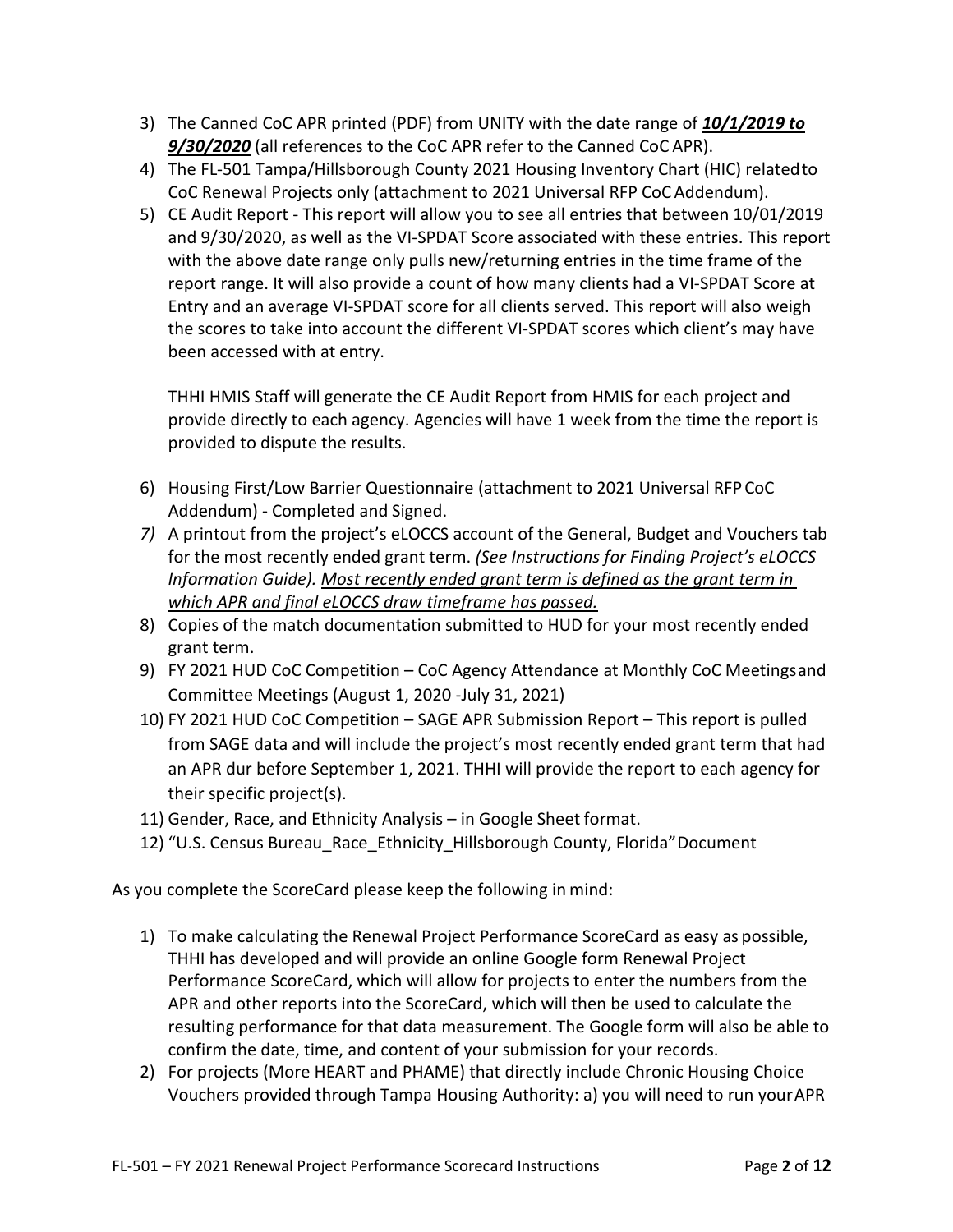using a reporting group when running the APR to complete the ScoreCard; b) the CE Audit Repot will combine the direct project and the THA Voucher project and c) occupancy for these project will only be based on the non‐THA voucher beds as included on the HIC chart

### *Victim Service Providers Specific Instructions for Renewal Projects*

Renewal project(s) submitted by a victim service provider are able to provide most data and information required for all other provider agencies renewal projects including:

- An APR generated from the agency's HMIS‐comparable database for the time frame indicated for all other renewal projects and utilize the APR data from that report to complete the Project Performance ScoreCard.
- FL‐501 Tampa/Hillsborough County 2021 Housing Inventory Chart (HIC) related to CoC Renewal Projects only
- Housing First/Low Barrier Questionnaire (attachment to 2021 Universal RFP CoC Addendum) ‐ Completed and Signed.
- A printout from the project's eLOCCS account of the General, Budget and Vouchers tab for the most recently ended grant term. Copies of the match documentation submitted to HUD for your most recently ended grant term.
- Victim Service Providers are not able to be scored related to direct Coordinated Entry participation as the current CoC process excludes the victim service provider from directly completing our HMIS based Coordinated Entry process and relies on partnerships with other agencies for connecting clients to the CoC's Coordinated Entry processes. Therefore, the 6 points available for renewal projects directly related to coordinated entry participation would become points related to the degree the victim service provider improves the safety for the population they serve.

The victim service provider will provide a narrative with supporting aggregate data from their HMIS Comparable database that demonstrates the degree to which the victim service provider has improved the safety of the population they serve for the same time period as all other project performance measurements (10/1/2019‐9/30/2020). The Scoring reviewers may award up to 6 points.

#### **Renewal Project Performance ScoreCard Detail and Scoring Ranges**

The scoring range for each measurement is indicated in these instructions (below) and are to be used in the applicant's and reviewers' scoring processes.

In the sections below, the following is listed for each of the items contained on the Renewal Project Performance Scorecard:

- A. The Performance Measurement
- B. Rationale For Measurement
- C. Data Source and How Calculated for each measurement
- D. The Performance Point Scale for Scoring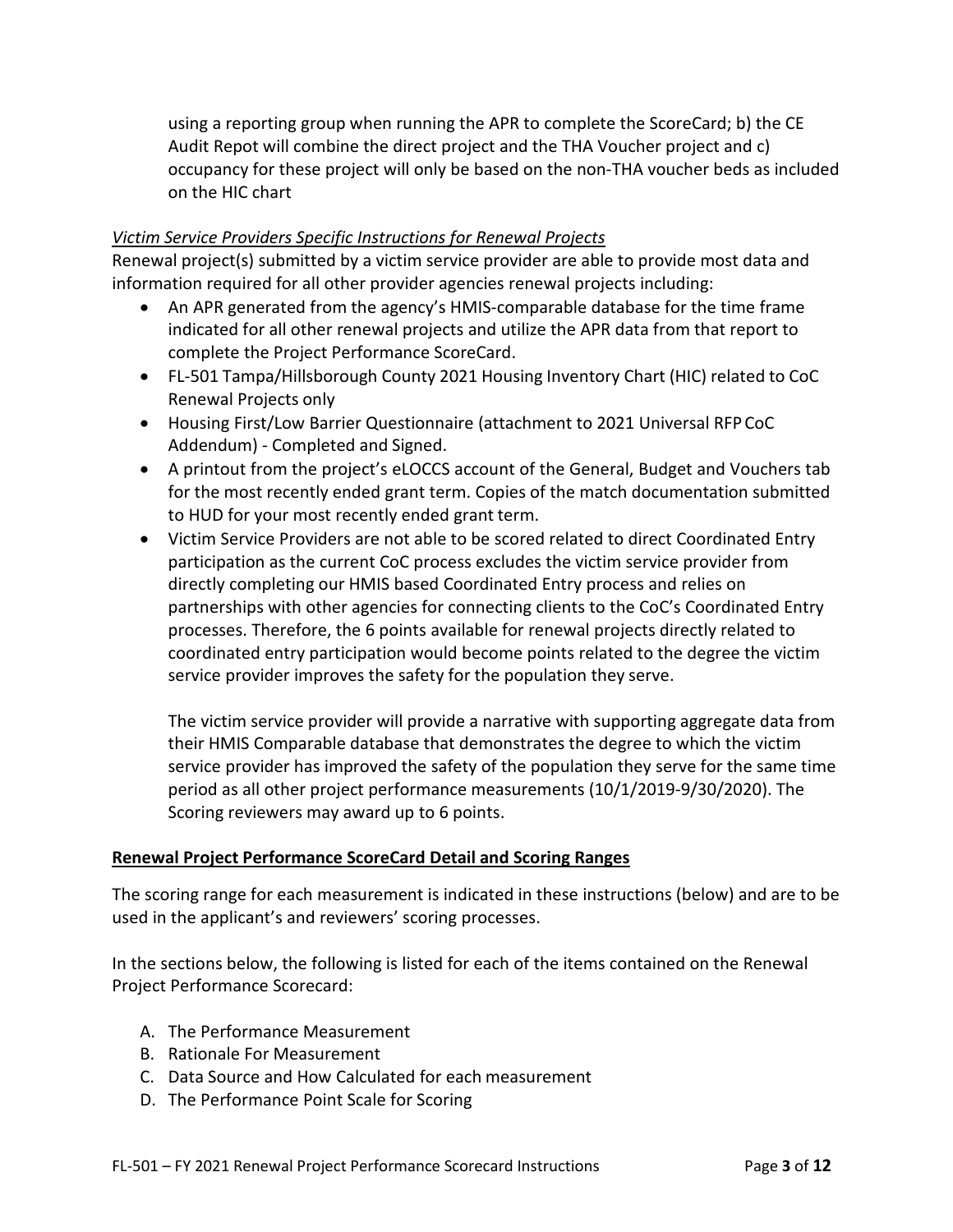| A. Project Performance                                                                                                                                    |                                                                                                      |                                                                                                                                                                                                                                              |                                                                                           |
|-----------------------------------------------------------------------------------------------------------------------------------------------------------|------------------------------------------------------------------------------------------------------|----------------------------------------------------------------------------------------------------------------------------------------------------------------------------------------------------------------------------------------------|-------------------------------------------------------------------------------------------|
| Performance<br><b>Measurement</b>                                                                                                                         | <b>Rationale For</b><br><b>Measurement</b>                                                           | <b>Data Source and How Calculated</b>                                                                                                                                                                                                        | <b>Performance Point</b><br><b>Scale</b>                                                  |
| Length of Time to<br>Housing: Average<br>number of days<br>between Project<br><b>Enrollment Date</b><br>and Housing Move-<br>in Date                      | This is a standard<br><b>HUD Measurement</b><br>for Project<br>Performance and<br>System Performance | Source: CoC APR - 22c.<br>Calc: Enter "Average length of<br>time to housing" from the "Total"<br>column from Table 22c                                                                                                                       | $<$ 30 days = 3 pts<br>$31 - 60$ days = 2 pt<br>$61-90$ days = 1 pt<br>$91+ days = 0 pts$ |
| <b>Permanent Housing</b><br>Placements: % of<br>persons who exited<br>to a positive<br>housing destination.                                               | This is a standard<br><b>HUD Measurement</b><br>for Project<br>Performance and<br>System Performance | Source: CoC APR - 5a/23c:<br>Calc: Add "Total persons exiting<br>to positive housing destinations"<br>and subtract "Total persons<br>whose destinations excluded<br>them from the calculation," in<br>23c and divide it by Line 5 From<br>5a | $90\% + 10$ pts<br>$80\% - 89\% = 8$ pts<br>75% - 79% = 5 pts<br>$< 75\% = 0$ pts         |
| Income Total: % of<br>persons age 18 and<br>older who increased<br>their total income<br>(from all sources) as<br>of the latest update<br>for stayers.    | This is a standard<br><b>HUD Measurement</b><br>for Project<br>Performance and<br>System Performance | Source: CoC APR - 19a1:<br>Calc: See percentage in Row<br>"Number of Adults with Any<br>Income (i.e., Total Income)" and<br><b>Column "Performance Measure:</b><br>Percent of Persons who<br>Accomplished this Measure"                      | $50% + 3pts$<br>$40\% - 49\% = 2$ pts<br>$30\% - 39\% = 1$ pts<br>$<$ 30% = 0 pts         |
| <b>Income Total:</b> % of<br>persons age 18 and<br>older who increased<br>their total income<br>(from all sources) as<br>of the exit date for<br>leavers. | This is a standard<br><b>HUD Measurement</b><br>for Project<br>Performance and<br>System Performance | Source: CoC APR - 19a2:<br>Calc: See percentage in Row<br>"Number of Adults with Any<br>Income (i.e., Total Income)" and<br><b>Column "Performance Measure:</b><br>Percent of Persons who<br>Accomplished this Measure"                      | $50% + 3$ pts<br>$40\% - 49\% = 2$ pts<br>$30\% - 39\% = 1$ pts<br>$<$ 30% = 0 pts        |

# **Renewal Project Performance ScoreCard Detail and Scoring (points) Ranges**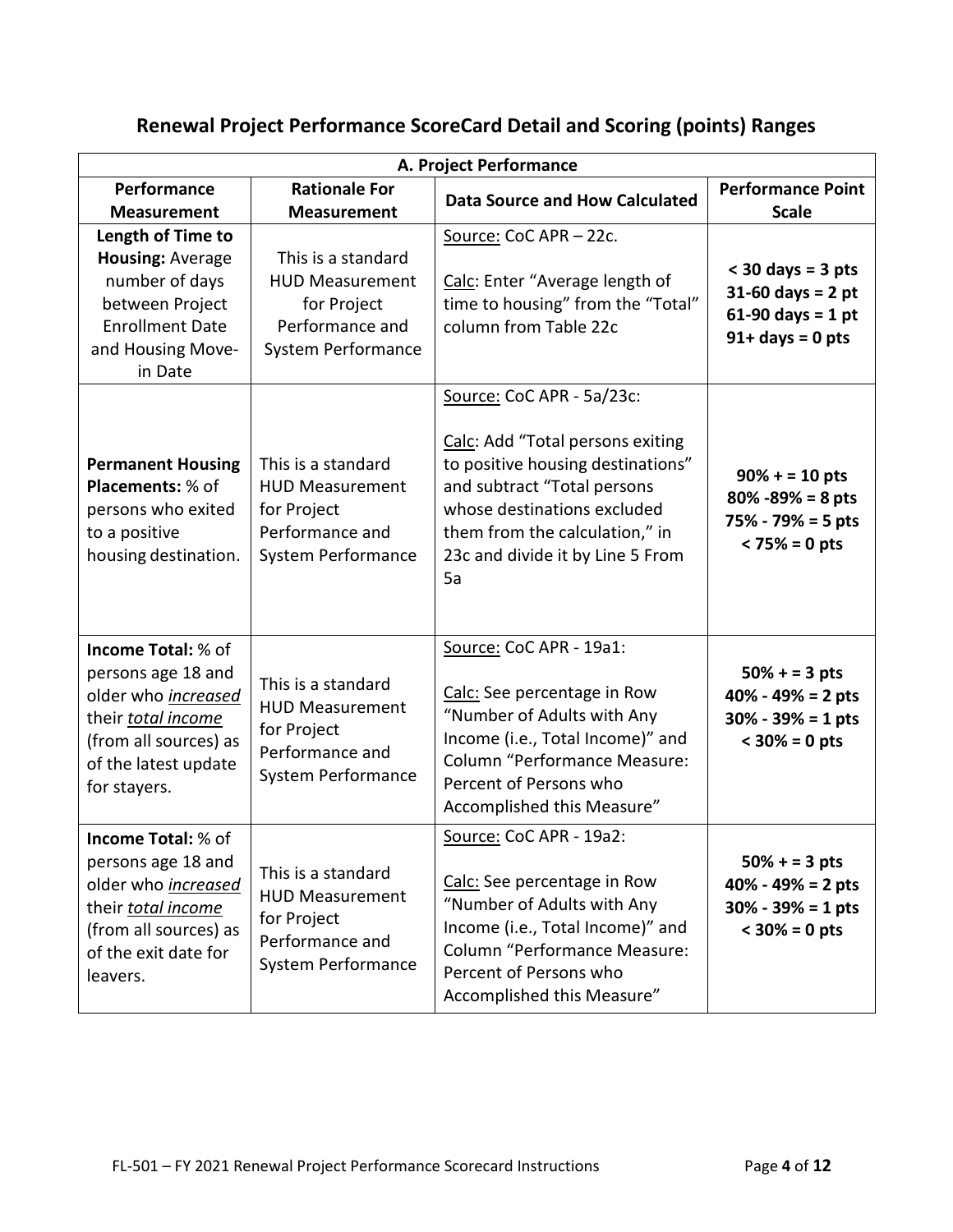| Income - Earned: %<br>of persons age 18<br>through 61 who<br><i>increased</i> their<br>earned income as of<br>the latest update<br>for stayers. | This is a standard<br><b>HUD Measurement</b><br>for Project<br>Performance and<br>System Performance | Source: CoC APR - 19a1:<br>Calc: See percentage in Row<br>"Number of Adults with Earned<br>Income (i.e., Employment<br>Income)" and Column<br>"Performance Measure: Percent<br>of Persons who Accomplished<br>this Measure" | $50% + 3$ pts<br>$40\% - 49\% = 2$ pts<br>$30\% - 39\% = 1$ pts<br>$<$ 30% = 0 pts |
|-------------------------------------------------------------------------------------------------------------------------------------------------|------------------------------------------------------------------------------------------------------|-----------------------------------------------------------------------------------------------------------------------------------------------------------------------------------------------------------------------------|------------------------------------------------------------------------------------|
| Income - Earned: %<br>of persons age 18<br>through 61 who<br>increased their<br>earned income as of<br>the exit date for<br>leavers.            | This is a standard<br><b>HUD Measurement</b><br>for Project<br>Performance and<br>System Performance | Source: CoC APR - 19a2:<br>Calc: See percentage in Row<br>"Number of Adults with Earned<br>Income (i.e., Employment<br>Income)" and Column<br>"Performance Measure: Percent<br>of Persons who Accomplished<br>this Measure" | $50% + 3$ pts<br>$40\% - 49\% = 2$ pts<br>$30\% - 39\% = 1$ pts<br>$<$ 30% = 0 pts |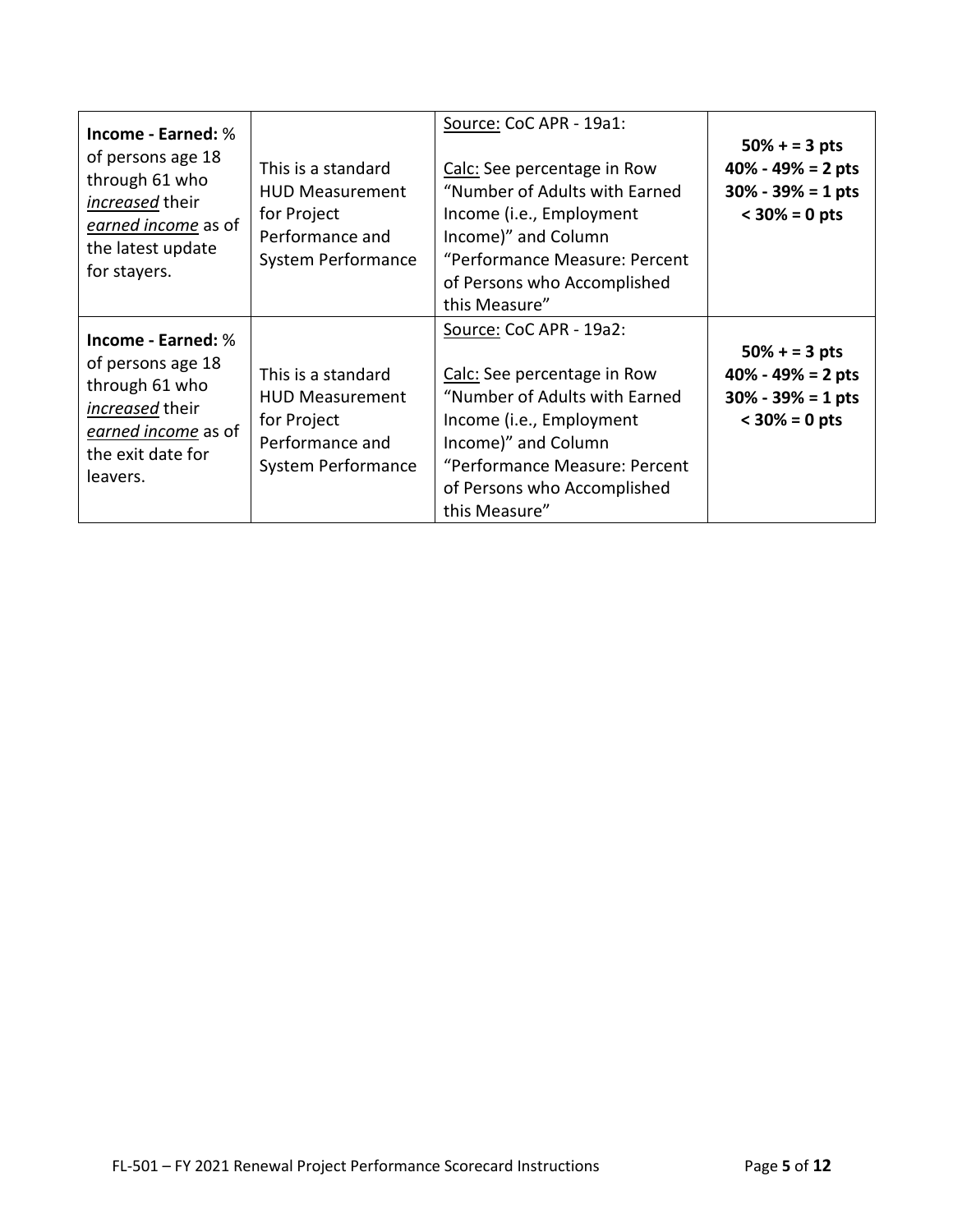| A. Project Performance - Continued                                                                                                                                                                                   |                                                                                                                                                                                                                                                                                         |                                                                                                                                                                                                                                                                                                                                                                                               |                                                                                                                                                                                                                                      |
|----------------------------------------------------------------------------------------------------------------------------------------------------------------------------------------------------------------------|-----------------------------------------------------------------------------------------------------------------------------------------------------------------------------------------------------------------------------------------------------------------------------------------|-----------------------------------------------------------------------------------------------------------------------------------------------------------------------------------------------------------------------------------------------------------------------------------------------------------------------------------------------------------------------------------------------|--------------------------------------------------------------------------------------------------------------------------------------------------------------------------------------------------------------------------------------|
| Performance<br><b>Measurement</b>                                                                                                                                                                                    | <b>Rationale For</b><br><b>Measurement</b>                                                                                                                                                                                                                                              | <b>Data Source and How Calculated</b>                                                                                                                                                                                                                                                                                                                                                         | <b>Performance Point</b><br><b>Scale</b>                                                                                                                                                                                             |
| <b>Living Situation at</b><br>Project Entry: % of<br>Participants<br>admitted directly<br>from the street or<br>other locations not<br>meant for human<br>habitation, Safe<br>Haven or<br><b>Emergency Shelters.</b> | HUD emphasizes the<br><b>Housing First</b><br>philosophy and<br>require both PSH and<br>RRH to assist persons<br>directly from the<br>street, emergency<br>shelter or Safe Haven<br>as a best practice to<br>reducing a person's<br>length of time<br>homeless                          | Source: CoC APR - 15/5a:<br>Calc: From the "Homeless<br>Situations" Column, add numbers<br>for "Emergency shelter", "Place<br>not meant for human habitation"<br>and "Safe Haven." Divide by<br>"Number of Adults (age 18 or<br>over)" from Line 2, listed in 5a.                                                                                                                             | <b>IF PSH Project</b><br>$50% + 5$ pts<br>$40\% - 49\% = 3 \text{ pts}$<br>$30\% - 39\% = 2$ pts<br>$< 29\% = 0$ pts<br><b>IF RRH Project</b><br>$75% + 5$ pts<br>$65\% - 74\% = 3$ pts<br>$50\% - 64\% = 2$ pts<br>$< 49\% = 0$ pts |
| <b>Exits to</b><br><b>Homelessness: Less</b><br>than 5% of program<br>exits will be to<br>another homeless<br>destination                                                                                            | <b>Homeless Assistance</b><br>Project's goal is to<br>end a participant's<br>homelessness, so few<br>participants should<br>exit these programs<br>to another homeless<br>situation; aligns with<br>HUD's system<br>performance<br>measurement related<br>to returns to<br>homelessness | Source: CoC APR - 23c, 5a:<br>Calc: Add the numbers from<br>"Emergency shelter, including<br>hotel or motel paid for with<br>emergency shelter voucher",<br>"Transitional housing for<br>homeless persons (including<br>homeless youth)", "Place not<br>meant for human habitation",<br>and "Safe Haven" from Sections<br>23c. Divide by "Number of<br>Leavers" from Line 5 of Section<br>5a. | 5% or less = $5$ pts<br>$6\% - 10\% = 3$ pts<br>$11\% - 24\% = 2$ pts<br>$> 25\% = 0$ pts                                                                                                                                            |
| Non cash Benefits -<br><b>Annual</b>                                                                                                                                                                                 | It is expected that<br>projects help clients<br>obtain and maintain<br>benefits as a way of<br>maintaining positive<br>housing outcomes.                                                                                                                                                | Source: Canned CoC APR - 20b,<br>5a:<br>Calc: See Number in Row "1 +<br>Sources" and Column "Benefit at<br>Latest Annual Assessment for<br>Stayers" from 20b. Divide by Line<br>16 from Section 5a.                                                                                                                                                                                           | $85% + 3$ pts<br>$50\% - 84\% = 1$ pt<br>$<$ 50% = 0 pts                                                                                                                                                                             |
| <b>Non-cash Benefits -</b><br>Exit                                                                                                                                                                                   | It is expected that<br>projects help clients<br>obtain/maintain<br>benefits as a way of<br>maintaining positive<br>housing outcomes.                                                                                                                                                    | Source: Canned CoC APR - 20b,<br>$5a$ :<br>Calc: See Number in Row "1 +<br>Sources" and Column "Benefit at<br>Exit for Leavers." Divide by Line 7<br>from Section 5a.                                                                                                                                                                                                                         | $85% + 3$ pts<br>$50\% - 84\% = 1$ pt<br>$<$ 50% = 0 pts                                                                                                                                                                             |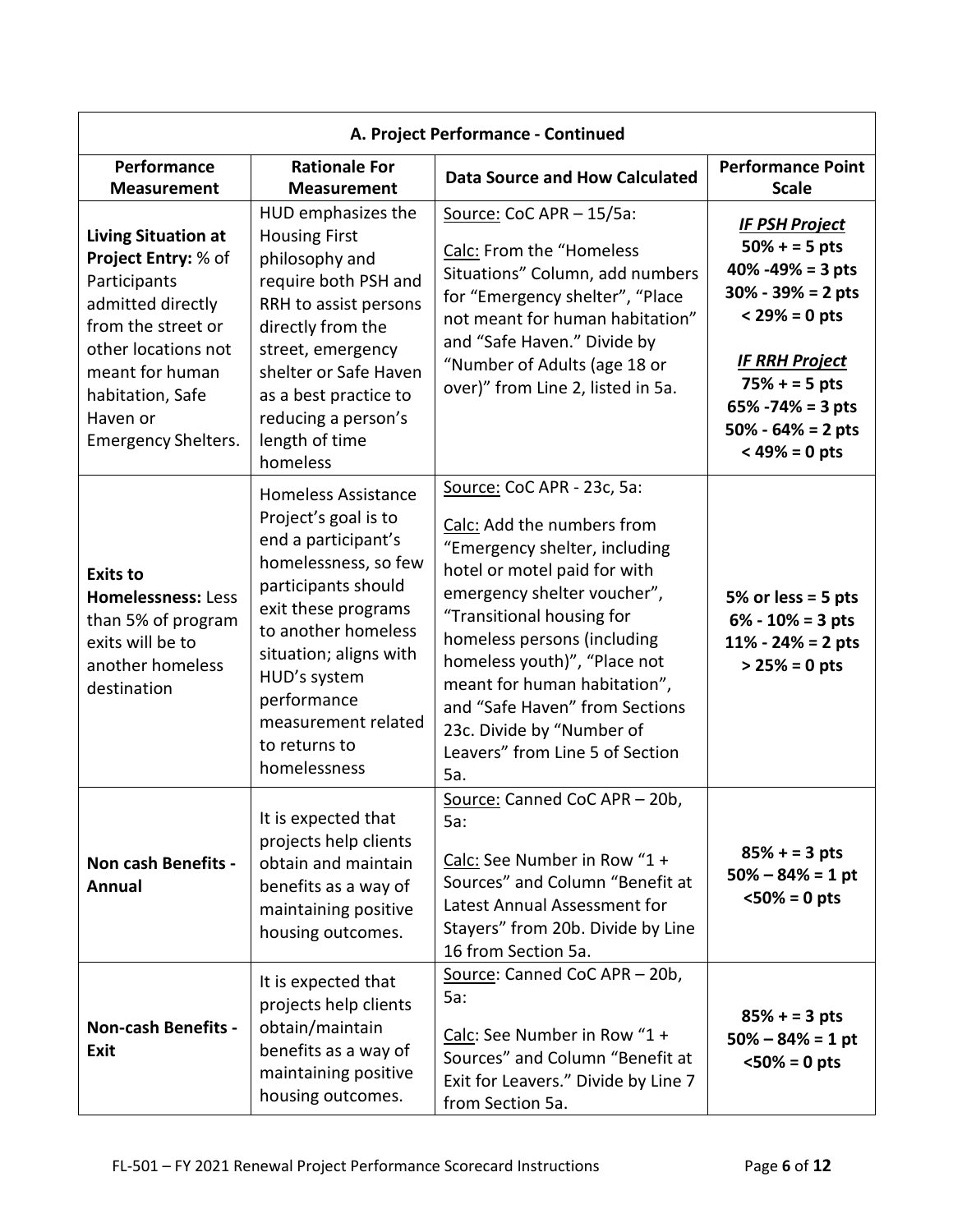| A. Project Performance - Continued                                                                            |                                                                                                                                          |                                                                                                                                                                                                                            |                                                                                                                                                      |
|---------------------------------------------------------------------------------------------------------------|------------------------------------------------------------------------------------------------------------------------------------------|----------------------------------------------------------------------------------------------------------------------------------------------------------------------------------------------------------------------------|------------------------------------------------------------------------------------------------------------------------------------------------------|
| Data Source and<br><b>How Calculated</b>                                                                      | <b>Data Source and</b><br><b>How Calculated</b>                                                                                          | Data Source and How Calculated                                                                                                                                                                                             | Data Source and<br><b>How Calculated</b>                                                                                                             |
| <b>Utilization Rate: On</b><br>the night of the<br>2021 PIT Count % of<br>utilization                         | High utilization rate<br>indicates a project is<br>efficient and effective<br>in ensuring open<br>beds are filled quickly<br>and timely. | Source and Calc: Locate program<br>on the Official Submission of the<br>FL-501 2021 Housing Inventory<br><b>Chart List for CoC Projects</b><br>(attachment) and enter the<br>utilization rate indicated for the<br>program | $90% + 5$ pts<br>$80\% - 89\% = 4$ pts<br>$70\% - 79\% = 3 \text{ pts}$<br>$60\% - 69\% = 2 \text{ pts}$<br>$50\% - 59\% = 1$ pt<br>$< 50\% = 0$ pts |
| <b>Housing First/Low</b><br><b>Barrier: To What</b><br>Extent is the project<br>Housing First/Low<br>Barrier? | HUD has expressly<br>stated that programs<br>need to follow a<br>housing first/low<br>barrier philosophy.                                | Source and Calc: Completed<br><b>Housing First/Low Barrier</b><br>Questionnaire - Verify the score<br>on the Questionnaire is correct<br>and enter the total score (max 24<br>points)                                      | <b>Maximum of 24</b><br>pts.                                                                                                                         |

| <b>B. Coordinated Entry</b>                  |                                                                                                                                                                                           |                                                                                                                                                                                                                                                                                                                                            |                                                                                                                                                                                                                                  |
|----------------------------------------------|-------------------------------------------------------------------------------------------------------------------------------------------------------------------------------------------|--------------------------------------------------------------------------------------------------------------------------------------------------------------------------------------------------------------------------------------------------------------------------------------------------------------------------------------------|----------------------------------------------------------------------------------------------------------------------------------------------------------------------------------------------------------------------------------|
| Performance<br><b>Measurement</b>            | <b>Rationale For</b><br><b>Measurement</b>                                                                                                                                                | <b>Data Source and How Calculated</b>                                                                                                                                                                                                                                                                                                      | <b>Performance Point</b><br><b>Scale</b>                                                                                                                                                                                         |
| % of Entries with VI-<br><b>SPDAT Scores</b> | HUD has stated that<br>CoCs should be using<br>an empirical process<br>by which they rank<br>people based on<br>need. The VI-SPDAT<br>is the tool our CoC<br>has chosen for this<br>task. | Source: FY 2021 CE Audit Report<br>Calc: % as calculated on the form,<br>which is auto-calculated (Divide<br>number of entries with a VI-<br>SPDAT score by total number of<br>entries)                                                                                                                                                    | $100% = 3pts$<br>$90\% - 99\% = 2 \text{ pts}$<br>$80\% - 89\% = 1$ pt<br>79% or less = $0$ pts                                                                                                                                  |
| <b>Average VI-SPDAT</b><br><b>Score</b>      | HUD has stated that<br>CoCs should be using<br>an empirical process<br>by which they rank<br>people based on<br>need. The VI-SPDAT<br>is the tool our CoC<br>has chosen for this<br>task. | Source: FY 2021 CE Audit Report<br>Calc: Average as indicated on the<br>report, which is auto-calculated<br>by Adding all VI-SPDAT Values,<br>divided by total number of<br>project entries with the report's<br>timeframe.<br>Please note: This score is<br>weighted to account for the<br>addition of the VI-FSPDAT and<br>TAY-VI-SPDAT. | <b>IF PSH Project</b><br>$> 10.00 = 3$ pts<br>$9.00 - 9.99 = 2pts$<br>$8.00 - 8.99 = 1$ pt<br>$< 7.99 = 0$ pts<br><b>IF RRH Project</b><br>$> 8.00 = 3$ pts<br>$6.00 - 7.99 = 2pts$<br>$04.00 - 5.99 = 1 pt$<br>$<$ 3.99 = 0 pts |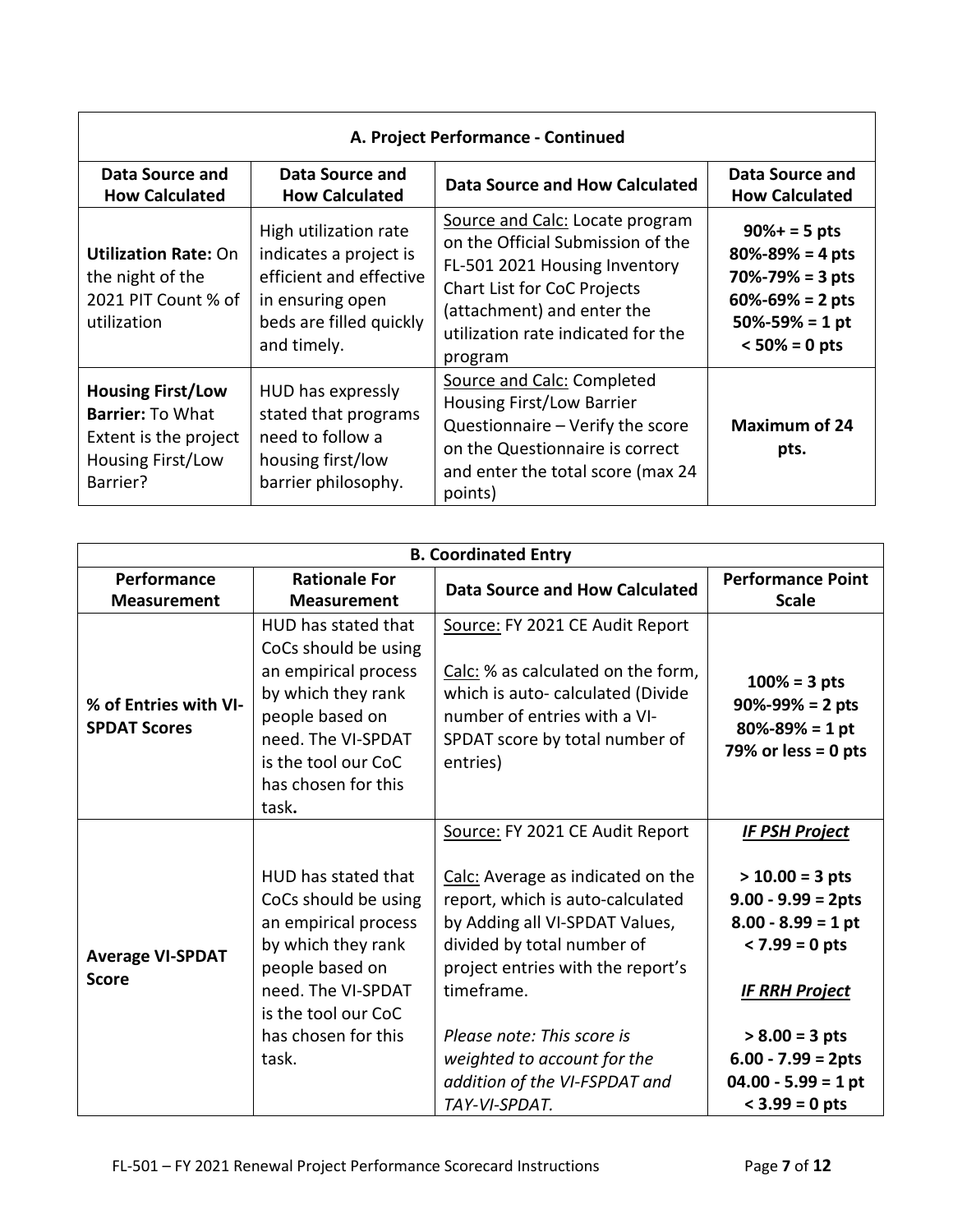| <b>C. Racial Equity</b>                                         |                                                                                                                                                                                                                               |                                                                                                                                                                                                                                                                          |                                                                                                                                                                                                                           |
|-----------------------------------------------------------------|-------------------------------------------------------------------------------------------------------------------------------------------------------------------------------------------------------------------------------|--------------------------------------------------------------------------------------------------------------------------------------------------------------------------------------------------------------------------------------------------------------------------|---------------------------------------------------------------------------------------------------------------------------------------------------------------------------------------------------------------------------|
| Performance<br><b>Measurement</b>                               | <b>Rationale For</b><br><b>Measurement</b>                                                                                                                                                                                    | Data Source and How Calculated                                                                                                                                                                                                                                           | <b>Performance Point</b><br><b>Scale</b>                                                                                                                                                                                  |
| <b>Client Racial Equity</b><br><b>Analysis: Data</b><br>Quality | HUD has stated an<br>interest in addressing<br>racial disparities<br>within homeless<br>response systems.<br>Analysis of CoC Data<br>has shown that Black<br>people are<br>disproportionately<br>affected by<br>homelessness. | Source: CoC APR 6a:<br>Calc: Enter "% of Error Rate"<br>from the "Race (3.4)" line in<br>Table 6a.                                                                                                                                                                       | $0\% = 2$ pts 1%-<br>$14% = 1$ pts<br>15% or more = $0$ pts                                                                                                                                                               |
| <b>Client Racial Equity</b><br><b>Analysis</b>                  | HUD has stated an<br>interest in addressing<br>racial disparities<br>within homeless<br>response systems.<br>Analysis of CoC Data<br>has shown that Black<br>people are<br>disproportionately<br>affected by<br>homelessness. | Source: CoC APR 5a, 12a:<br>Calc: Divide "Total" of "Black or<br>African American" from 12a by<br>Line 1 of Table 5a.                                                                                                                                                    | If 0 points awarded<br>for "Client Racial<br><b>Equity Analysis:</b><br>Data Quality", then<br>$\mathbf{0}$<br>Else:<br>$>53\% = 3 \text{ pts}$<br>$50\% - 52\% = 2$ pts<br>$47\% - 49\% = 1$ pt<br>46% or less = $0$ pts |
| <b>Employee Racial</b><br><b>Equity Analysis</b>                | HUD has stated an<br>interest in addressing<br>racial disparities<br>within homeless<br>response systems.                                                                                                                     | Source: Gender, Race, and<br><b>Ethnicity Analysis</b><br>Calc: 1 point for every<br>racial/ethnic category within<br>every agency department agency<br>department based on the<br>population demographics<br>calculated using the latest<br>available U.S. Census data. | $18 = 3$ pts<br>$12 - 17 = 2$ pts<br>$6 - 11 = 1$ pts<br>$0 - 5 = 0$ pts                                                                                                                                                  |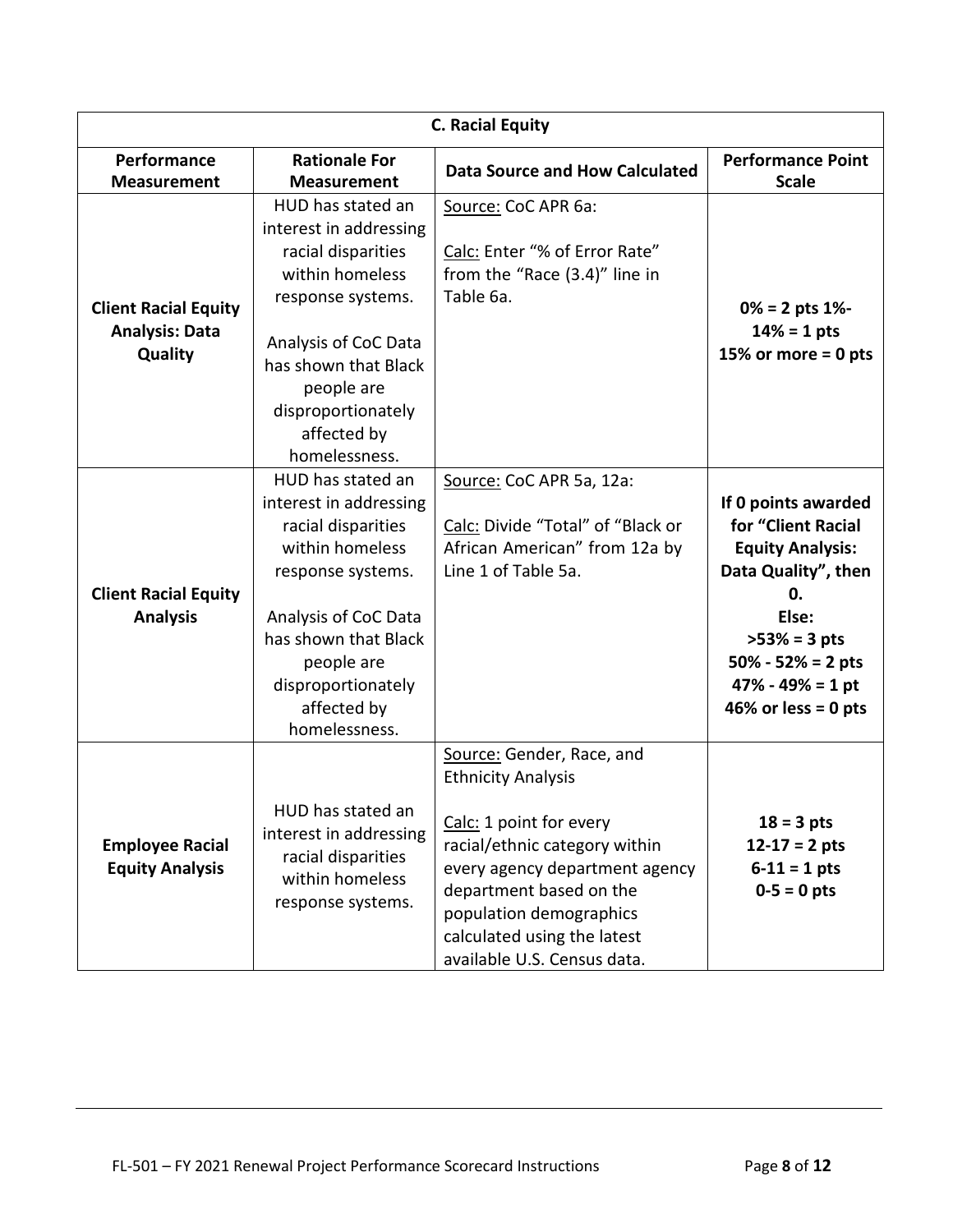|                                             | <b>D. Project Populations</b>                                        |                                                          |                                                                 |  |
|---------------------------------------------|----------------------------------------------------------------------|----------------------------------------------------------|-----------------------------------------------------------------|--|
| Performance                                 | Performance                                                          | <b>Performance Measurement</b>                           | Performance                                                     |  |
| <b>Measurement</b>                          | <b>Measurement</b>                                                   |                                                          | <b>Measurement</b>                                              |  |
| % of Chronically<br><b>Homeless Persons</b> | <b>Ending Chronic</b><br>homelessness is a                           | Source: CoC APR 5a:                                      | $> 50\% = 1$ pts<br>$26\% - 49\% = 0.5$ pts                     |  |
| Served                                      | federal and local goal                                               | Calc: Divide Line 11 by Line 1 of<br>Section 5a.         | $< 25\% = 0$ pts                                                |  |
| % of Veterans<br><b>Served</b>              | <b>Ending Veteran</b><br>homelessness is a<br>federal and local goal | Source: CoC APR 5a:<br>Calc: Divide Line 10 by Line 2 of | $> 50\% = 1$ pts<br>$26\% - 49\% = 0.5$ pts<br>$< 25\% = 0$ pts |  |
|                                             |                                                                      | Section 5a.                                              |                                                                 |  |
| % Youth Under the<br>Age of 25 Served       | <b>Effectively ending</b><br>UAY homelessness is                     | Source: CoC APR 5a:                                      | $> 50\% = 1$ pts<br>$26\% - 49\% = 0.5$ pts                     |  |
| (aka UAY)                                   | a federal and local<br>goal                                          | Calc: Divide Line 12 by Line 2 of<br>Section 5a.         | $< 25\% = 0$ pts                                                |  |
| % Parenting Youth                           | Parenting youth is a                                                 | Source: CoC APR 5a:                                      | $> 50\% = 1$ pts                                                |  |
| <b>Under the Age of 25</b>                  | sub-population of                                                    |                                                          | $26\% - 49\% = 0.5$ pts                                         |  |
| with Children                               | UAY as well as                                                       | Calc: Divide Line 13 by Line 2 of                        | $< 25\% = 0$ pts                                                |  |
| <b>Served</b>                               | families with children                                               | Section 5a.                                              |                                                                 |  |
|                                             | Persons fleeing                                                      | Source: CoC APR 14b, 5a:                                 |                                                                 |  |
| % Persons Fleeing                           | domestic violence                                                    |                                                          | $> 50\% = 1$ pts                                                |  |
| <b>Domestic Violence</b>                    | are a population of                                                  | Calc: Divide Total "Yes" in section                      | $26\% - 49\% = 0.5$ pts                                         |  |
|                                             | concern in HUD and<br>local goals                                    | 14b by Line 1 of Section 5a.                             | $< 25\% = 0$ pts                                                |  |
|                                             | Participants with no                                                 | Source: CoC APR - 18:                                    |                                                                 |  |
| <b>Participants are</b>                     | income at entry are                                                  |                                                          |                                                                 |  |
| "hard to serve" as                          | considered harder to                                                 | Calc: Take "Adults with no                               | $50\% + 2.5$ pts                                                |  |
| defined by no                               | serve than those with                                                | Income" from the "Number of                              | $< 50\% = 0$ pts                                                |  |
| income at entry.                            | income at program                                                    | Adults at Entry" Column and                              |                                                                 |  |
|                                             | entry.                                                               | divide it by Line 2 of Section 5a.                       |                                                                 |  |
|                                             | Participants with                                                    | Source: CoC APR - 13a2:                                  |                                                                 |  |
| <b>Participants are</b>                     | multiple                                                             |                                                          |                                                                 |  |
| "hard to serve" as                          | physical/mental                                                      | Calc: In the "Total Persons"                             |                                                                 |  |
| defined by 2 or                             | health conditions at                                                 | column the number in "2                                  |                                                                 |  |
| more                                        | entry are considered                                                 | conditions" and "3+ Conditions."                         | $50\% + 2.5$ pts                                                |  |
| physical/mental                             | harder to serve than                                                 | Divide by "Total Persons" as                             | $< 50\% = 0$ pts                                                |  |
| health conditions at                        | those with no or 1                                                   | listed in Section 13a2.                                  |                                                                 |  |
| entry.                                      | condition at program                                                 |                                                          |                                                                 |  |
|                                             | entry.                                                               |                                                          |                                                                 |  |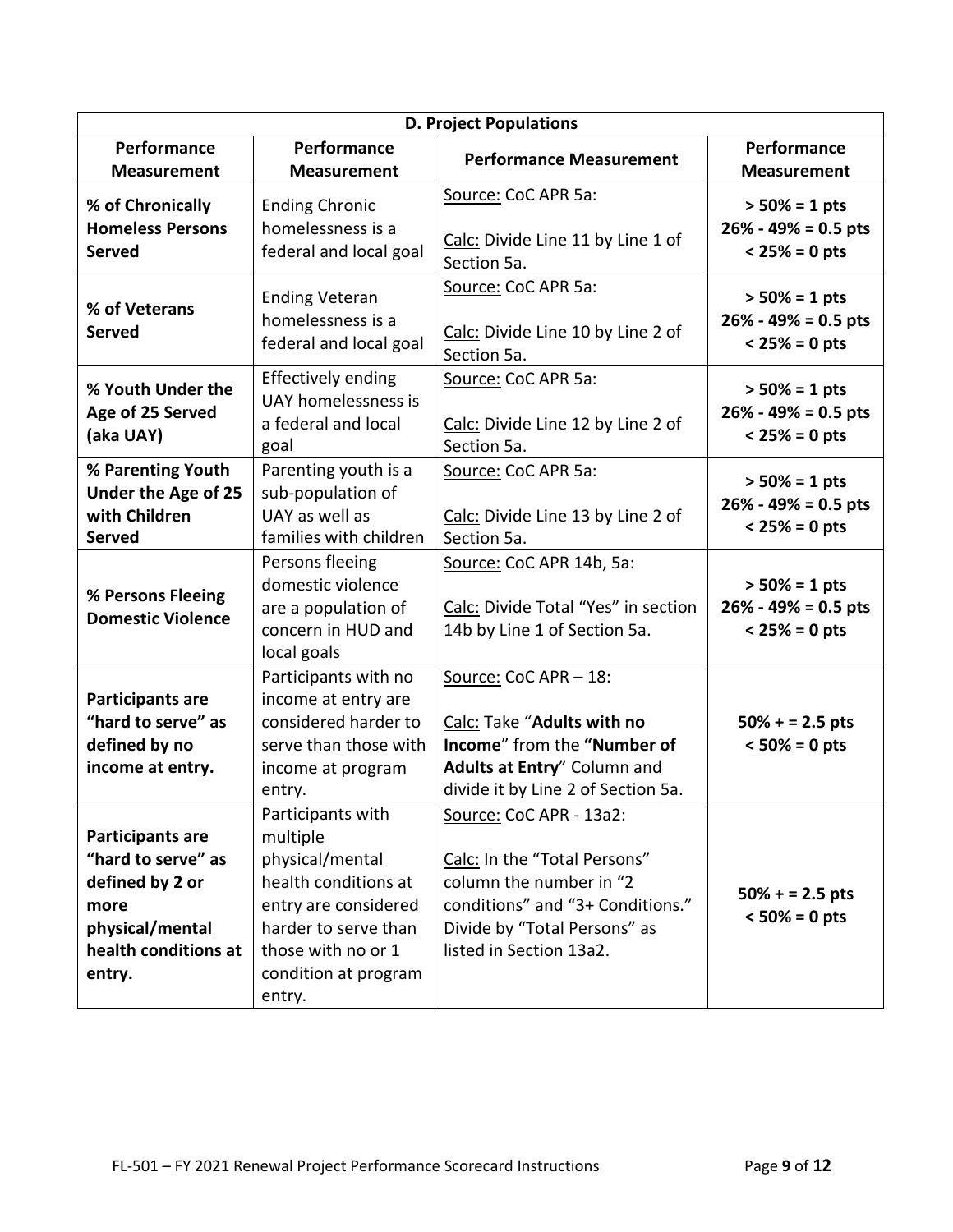| <b>E. HMIS Data Quality</b>                                                                                                   |                                                                                                                                                                                                                   |                                                                                                                                |                                                                                                |
|-------------------------------------------------------------------------------------------------------------------------------|-------------------------------------------------------------------------------------------------------------------------------------------------------------------------------------------------------------------|--------------------------------------------------------------------------------------------------------------------------------|------------------------------------------------------------------------------------------------|
| Performance                                                                                                                   | <b>Rationale For</b>                                                                                                                                                                                              | <b>Data Source and How</b>                                                                                                     | <b>Performance Point</b>                                                                       |
| <b>Measurement</b>                                                                                                            | <b>Measurement</b>                                                                                                                                                                                                | <b>Calculated</b>                                                                                                              | <b>Scale</b>                                                                                   |
| <b>Project's Data</b><br><b>Quality:</b><br><b>Universal Data</b><br><b>Elements: Veteran</b><br><b>Status</b>                | HUD is utilizing<br>HMIS data for<br>community<br>reporting (LSA,<br>Sys. Performance<br>Measures, CAPER,<br>APR), a project's<br>Data<br>Completeness,<br>accuracy, and<br>timeliness impacts<br>community data. | Source: CoC-APR Report - 6b<br>Calc:<br>Enter "% of Error Rate" for<br>"Veteran Status (3.7)" from 6b.                         | $0\% = 2 \, \text{pts}$<br>$1\% - 3\% = 1$ pts<br>$4\% - 10\% = 0.5$ pts<br>11% or $>$ = 0 pts |
| <b>Project's Data</b><br><b>Quality:</b><br><b>Universal Data</b><br><b>Elements: Project</b><br><b>Entry Date</b>            | Same as above.                                                                                                                                                                                                    | Source: CoC-APR Report - 6b<br>Calc: Enter "% of Error Rate"<br>for "Project Entry Date (3.10)"<br>from 6b.                    | $0\% = 2 \, \text{pts}$<br>$1\% - 3\% = 1$ pts<br>$4\% - 10\% = 0.5$ pts<br>11% or $>$ = 0 pts |
| <b>Project's Data</b><br><b>Quality:</b><br><b>Universal Data</b><br>Elements:<br><b>Relationship to Head</b><br>of Household | Same as above.                                                                                                                                                                                                    | Source: CoC-APR Report - 6b<br>Calc: Enter "% of Error Rate"<br>for "Relationship to Head of<br>Household (3.15)" from 6b.     | $0% = 2pts$<br>$1\% - 3\% = 1$ pts<br>$4\% - 10\% = 0.5$ pts<br>11% or $>$ = 0 pts             |
| <b>Project's Data</b><br><b>Quality:</b><br><b>Universal Data</b><br><b>Elements: Disabling</b><br><b>Condition</b>           | Same as above.                                                                                                                                                                                                    | Source: CoC-APR Report - 6b<br>Calc: Enter "% of Error Rate"<br>for "Disabling Condition (3.8)"<br>trom 6b.                    | $0% = 2pts$<br>$1\% - 3\% = 1$ pts<br>$4\% - 10\% = 0.5$ pts<br>11% or $>$ = 0 pts             |
| <b>Project's Data</b><br><b>Quality: Destination</b>                                                                          | Same as above.                                                                                                                                                                                                    | Source: CoC-APR Report - 6c<br>Calc: Enter "% of Error rate" for<br>"Destination (3.12)" from 6c.                              | $0% = 2pts$<br>$1\% - 3\% = 1$ pts<br>$4\% - 10\% = 0.5$ pts<br>11% or $>$ = 0 pts             |
| <b>Project's Data</b><br><b>Quality:</b><br><b>Income at Entry</b>                                                            | Same as above.                                                                                                                                                                                                    | Source: CoC-APR Report - 6c<br>Calc: Enter the % from the<br>"Percent of Error Rate" column<br>for the "Income at Entry" line. | $0% = 2pts$<br>$1\% - 3\% = 1$ pts<br>$4\% - 10\% = 0.5$ pts<br>11% or $>$ = 0 pts             |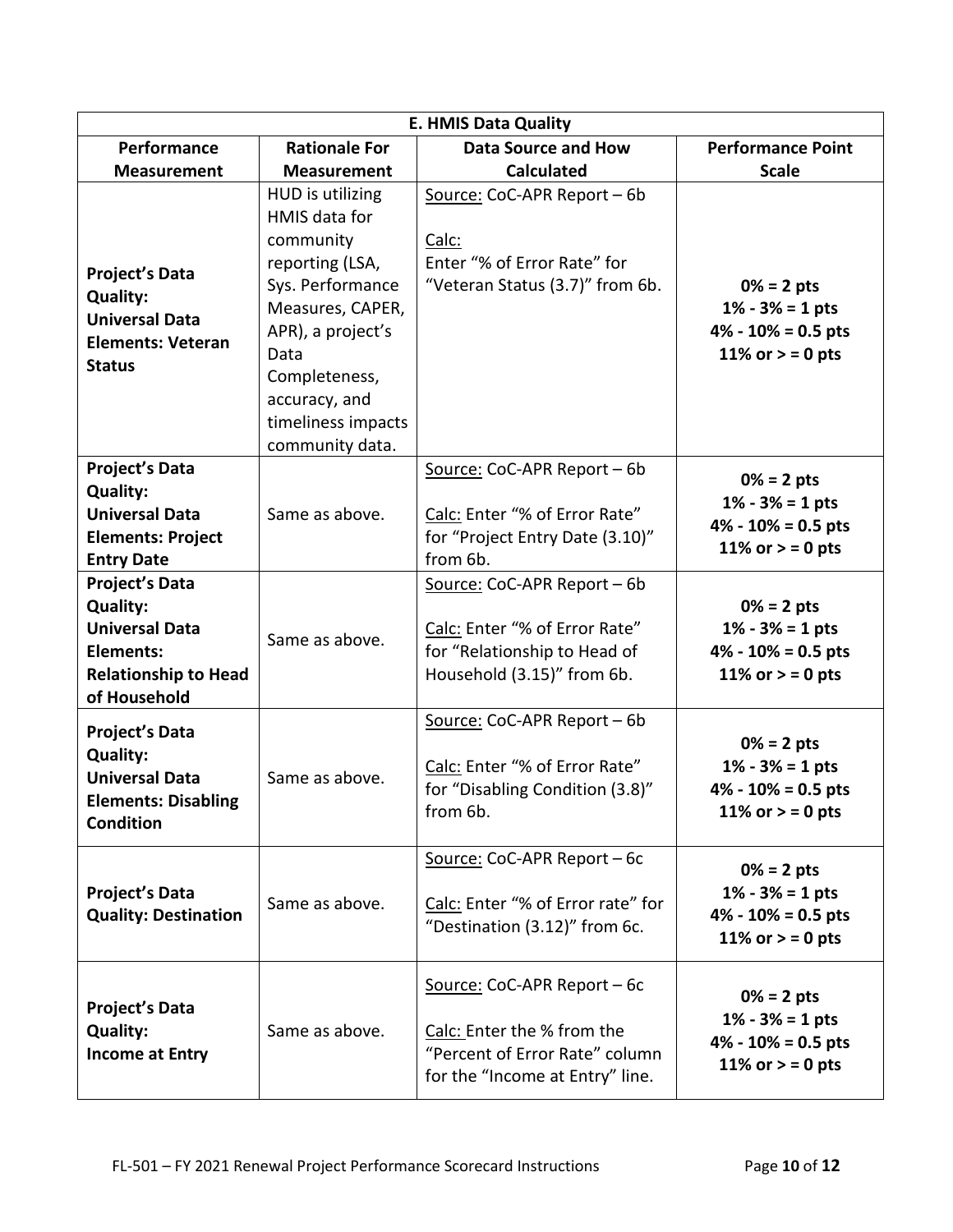| E. HMIS Data Quality - Continued                                                  |                                                                                          |                                                                                                                                                                                                                                                 |                                                                                                         |
|-----------------------------------------------------------------------------------|------------------------------------------------------------------------------------------|-------------------------------------------------------------------------------------------------------------------------------------------------------------------------------------------------------------------------------------------------|---------------------------------------------------------------------------------------------------------|
| Performance                                                                       | <b>Rationale For</b>                                                                     | <b>Data Source and How</b>                                                                                                                                                                                                                      | <b>Performance Point</b>                                                                                |
| <b>Measurement</b>                                                                | <b>Measurement</b>                                                                       | <b>Calculated</b>                                                                                                                                                                                                                               | <b>Scale</b>                                                                                            |
| <b>Project's Data</b><br><b>Quality:</b><br><b>Income at Annual</b><br>Assessment | Same as above.                                                                           | Source: CoC-APR Report - 6c<br>Calc: Enter "% of Error rate" for<br>"Income and Sources (4.2) at<br>Annual Assessment" from 6c.                                                                                                                 | $0% = 2$ pts<br>$1\% - 3\% = 1$ pts<br>$4\% - 10\% = 0.5$ pts<br>11% or $>$ = 0 pts                     |
| <b>Project's Data</b><br><b>Quality:</b><br><b>Income at Exit</b>                 | Same as above.                                                                           | Source: CoC-APR Report - 6c<br>Calc: Enter "% of Error rate" for<br>"Income and Sources (4.2) at<br>Entry" from 6c.                                                                                                                             | $0\% = 2 \, \text{pts}$<br>$1\% - 3\% = 1$ pts<br>$4\% - 10\% = 0.5$ pts<br>11% or $>$ = 0 pts          |
| <b>Project's Data</b><br><b>Quality:</b><br><b>Chronic</b><br><b>Homelessness</b> | Same as above.                                                                           | Source: CoC-APR Report - 6d<br>Calc: Enter "% of records<br>unable to calculate" from the<br>"Total" Row from 6d.                                                                                                                               | $0\% = 2 \, \text{pts}$<br>$1\% - 3\% = 1$ pts<br>$4\% - 10\% = 0.5$ pts<br>11% or $>$ = 0 pts          |
| <b>Project's Data</b><br><b>Quality:</b><br><b>Timeliness</b>                     | CoC standards<br>state data must<br>be entered within<br>24 hours of being<br>collected. | Source: CoC-APR Report - 6e<br>Calc: Enter all table values for<br>Table 6e directly into Excel<br>Scorecard. Scorecard will auto-<br>calculate by adding all entries in<br>the "0 days" row and dividing it<br>by the total number of entries. | $> 90\% = 3 \text{ pts}$<br>$70\% - 89\% = 2 \text{ pts}$<br>$50\% - 69\% = 0.5$ pt<br>$< 49\% = 0$ pts |

| <b>F. Overall Grant Management</b>                                                                                                         |                                                                                                                      |                                                                                                                                |                                                                                             |  |
|--------------------------------------------------------------------------------------------------------------------------------------------|----------------------------------------------------------------------------------------------------------------------|--------------------------------------------------------------------------------------------------------------------------------|---------------------------------------------------------------------------------------------|--|
| Performance                                                                                                                                | <b>Rationale For</b>                                                                                                 | <b>Data Source and How</b>                                                                                                     | <b>Performance Point</b>                                                                    |  |
| <b>Measurement</b>                                                                                                                         | <b>Measurement</b>                                                                                                   | <b>Calculated</b>                                                                                                              | <b>Scale</b>                                                                                |  |
| In the project's most<br>recently ended grant<br>year, what<br>percentage of<br>awarded funds were<br>expended and drawn<br>down from HUD? | Project's not full<br>using awarded<br>funds leave<br>resources<br>unused; and not<br>effectively using<br>resources | Source: Project eLOCCS Printout<br>- Budget Tab<br>Calc: Divide the amount of<br>funding expended by the total<br>award amount | $90% + 5$ pts<br>85-89%=4 pts<br>80-84%=3 pts<br>75-79%=2 pts<br>70-74%=1 pt<br>< 70%=0 pts |  |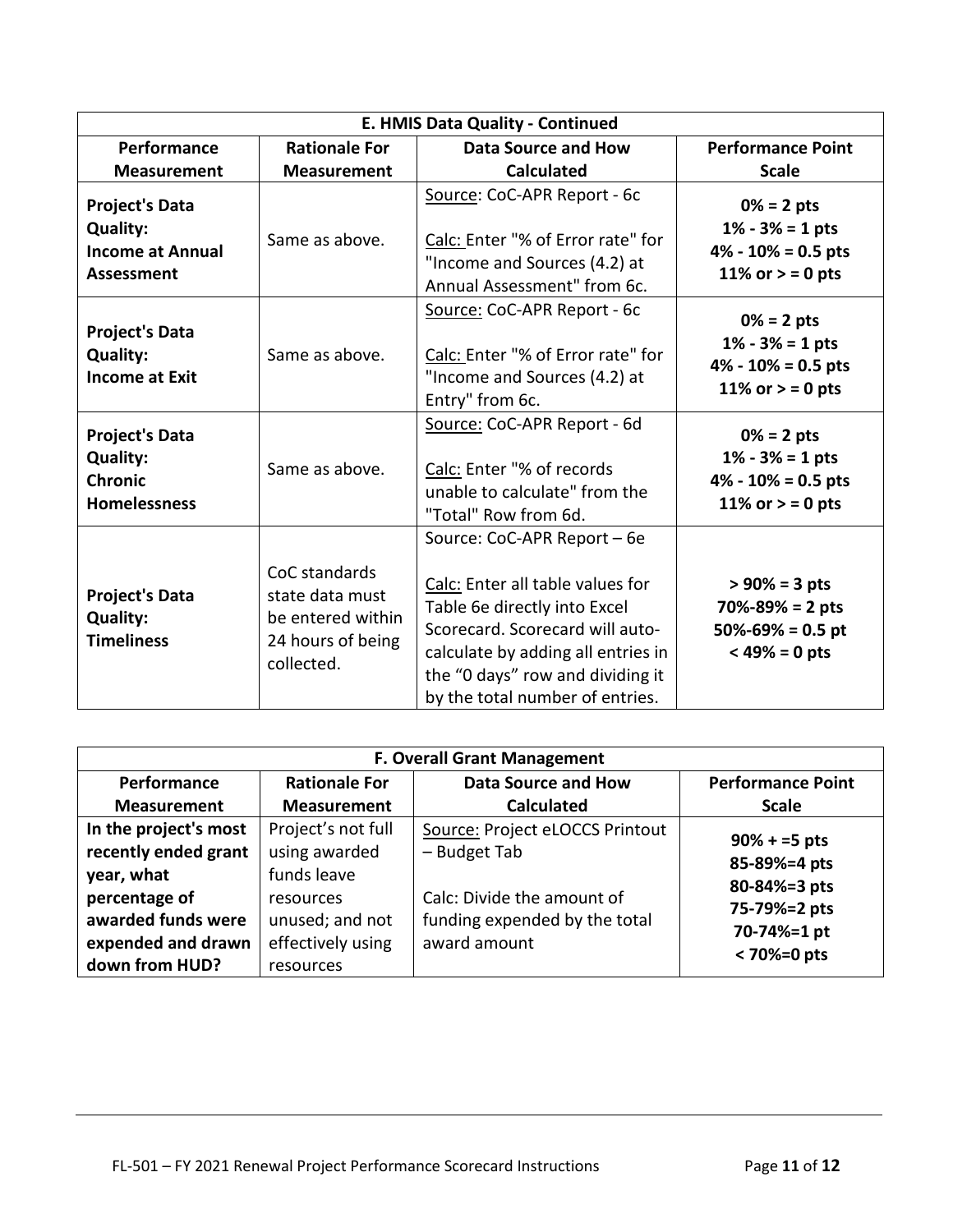| F. Overall Grant Management - Continued                                                                                                                                            |                                                                                                                                                                                |                                                                                                                                                                                                                                                                                                      |                                                                                      |
|------------------------------------------------------------------------------------------------------------------------------------------------------------------------------------|--------------------------------------------------------------------------------------------------------------------------------------------------------------------------------|------------------------------------------------------------------------------------------------------------------------------------------------------------------------------------------------------------------------------------------------------------------------------------------------------|--------------------------------------------------------------------------------------|
| Performance                                                                                                                                                                        | <b>Rationale For</b>                                                                                                                                                           | <b>Data Source and How</b>                                                                                                                                                                                                                                                                           | <b>Performance Point</b>                                                             |
| <b>Measurement</b>                                                                                                                                                                 | <b>Measurement</b>                                                                                                                                                             | <b>Calculated</b>                                                                                                                                                                                                                                                                                    | <b>Scale</b>                                                                         |
| <b>Percent of CoC</b><br>project funding<br>expended by the<br>agency's during their<br>most recently ended<br>grant year that was<br>used for housing vs.<br>supportive services. | <b>HUD looks to</b><br>maximize HUD<br>funds for housing<br>and use of match<br>from other<br>sources to<br>provide<br>supportive<br>services to<br>maximize clients<br>served | Source: Project eLOCCS Printout<br>- Budget Tab<br>Calc: For RRH, TBRA PSH<br>projects - divide the amount of<br>rental assistance or leasing<br>disbursed by the total amount<br>disbursed<br>For Project-based PSH-divide<br>the amount of operating<br>disbursed by the total amount<br>disbursed | $80 - 100\% = 5$ pts<br>$70 - 79\% = 3$ pts<br>$60 - 69\% = 1$ pt<br>below 60%=0 pts |
| Did the project draw<br>down funds from<br>eLOCCS at least<br>quarterly during the<br>most recently ended<br>grant term?                                                           | Timeliness of<br>drawdowns is<br>specifically stated<br>in HUD FY 2021<br>CoC Program<br>Comp. NOFA;<br>defined as at<br>least quarterly.                                      | Source: Project eLOCCS Printout<br>- Voucher Tab listing each time<br>the project drew down funds.<br>Calc: Based on the project's<br>grant term, was a draw down<br>completed at least once every<br>quarter                                                                                        | $Yes = 1 pt$<br>$No = 0$ pts                                                         |
| Was the project' APR<br>submitted on time to<br><b>HUD via SAGE for the</b><br>project's most<br>recently ended grant<br>term                                                      | Timely<br>submission or the<br>APR is a<br>requirement of<br>HUD and on time<br>submissions<br>demonstrate<br>overall quality<br>grant<br>management.                          | Source: SAGE - THH provide<br>report from SAGE data showing<br>projects that submitted their<br>last APR on time, late or very<br>late.<br>Calc: Based on the SAGE data,<br>was the APR submitted on time.                                                                                           | $Yes = 1 pt$<br>$No = 0$ pts                                                         |
| Did the project have<br>the match required<br>per CoC regulations<br>(at least 25% or<br>$0.25:1$ ?                                                                                | Provision of<br>Project Match is<br>required by HUD<br>and lack of<br>required match is<br>a compliance<br>issue.                                                              | Source: Match Documentation<br>Letters for most recently ended<br>grant term<br>Calc: Percent of match<br>documented to expended funds<br>NOTE: For leasing projects, required match<br>25% of the total <b>amount</b> of expended<br>minus leasing funds expended                                   | $> 25\% = 2 \; \text{pts}$<br>$25% = 1$ pt<br>$< 25\% = 0$ pts                       |